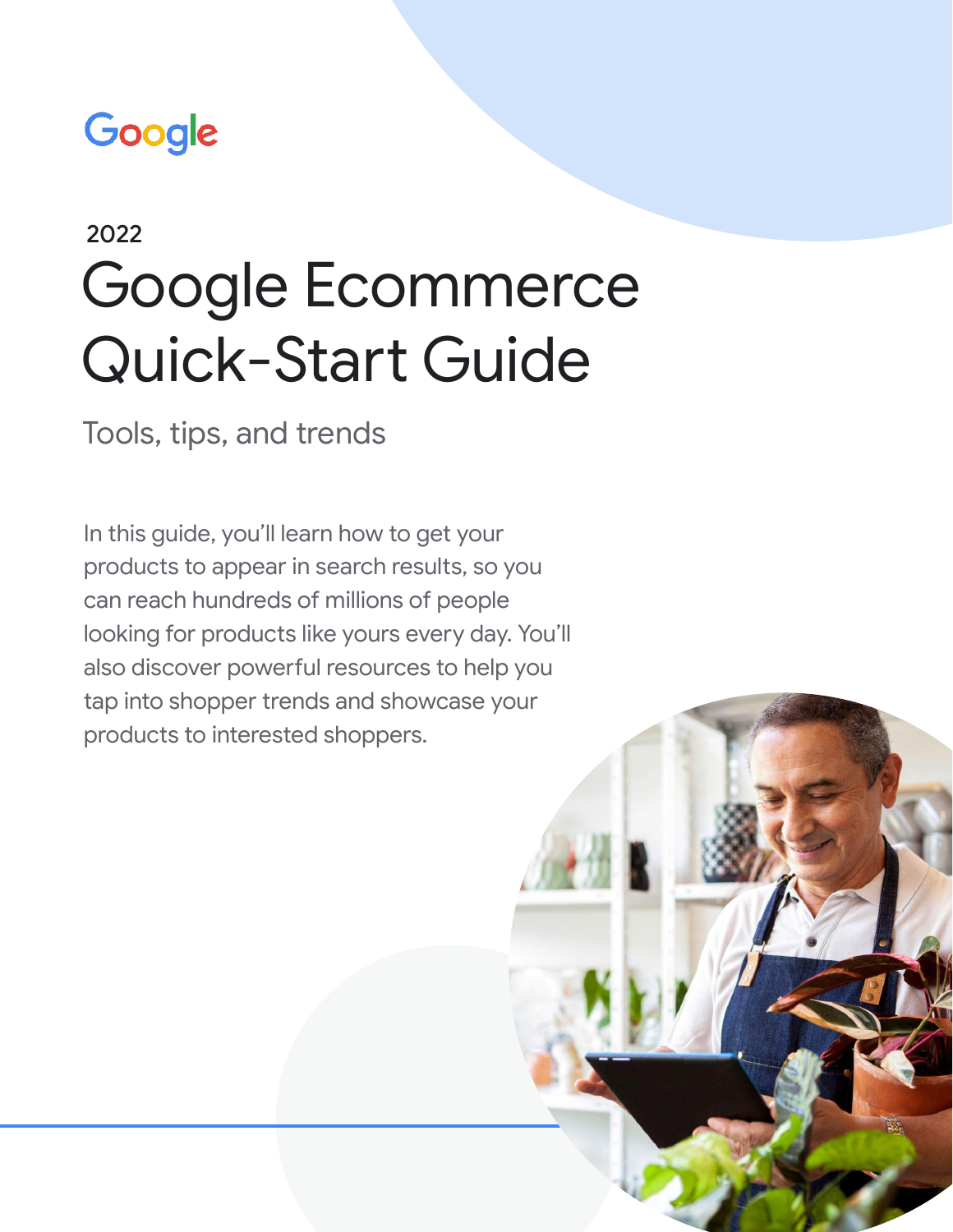## Uncover new opportunities



#### Grow My Store

Get a website evaluation with detailed insights and custom recommendations to help you improve your site's performance.

#### **[Grow My Store](https://www.google.com/retail/solutions/merchant-center/) <b>[Google Trends](https://trends.google.com/trends/) [Market Finder](https://marketfinder.thinkwithgoogle.com/intl/en_us/)**

### Google Trends

Review the popularity of different search terms and topics through real-time and historical Google Search data across regions and languages.



#### Market Finder

Identify potential markets, discover operational information to help you adapt, and start selling to new customers locally and around the world.

## Get discovered

## Reach shoppers on Google

Install one of Google's ecommerce solutions [\(Shopify](https://apps.shopify.com/google?utm_source=google&utm_medium=playbook&utm_campaign=google_referral+&utm_id=holidayplaybook), [WooCommerce,](https://woocommerce.com/products/google-listings-and-ads/?utm_source=partner_google&utm_medium=referral&utm_campaign=ecommerceguide) [BigCommerce,](https://www.bigcommerce.com/dm/google-native/?utm_medium=partner&utm_source=google&utm_campaign=tp_amer_all_sb_acq-cus_omni_partner_ct_2022_q2_ecommerceplaybook2022&utm_content=ecommerceplaybook2022) [Loja Integrada,](https://lojaintegrada.com.br/googleshopping/?utm_source=partner_google&utm_medium=referral&utm_campaign=ecommerceplaybook2021) or [Mercado](https://www.mercadoshops.com.mx/landings/googleshopping?utm_source=partner_google&utm_medium=referral&utm_campaign=e) [Shops](https://www.mercadoshops.com.mx/landings/googleshopping?utm_source=partner_google&utm_medium=referral&utm_campaign=e)) to connect with millions of shoppers who are searching for products like yours. List your products on Google directly from your ecommerce solution so people can easily find you when they search.

## Help shoppers find you with free listings

Showcase your products for free to relevant shoppers across Google and drive traffic to your store.

## Build your feed

Make sure your product feed is in good health by setting up the [required feed attributes](https://support.google.com/merchants/answer/7052112?visit_id=637340527459443631-1673595830&rd=1).

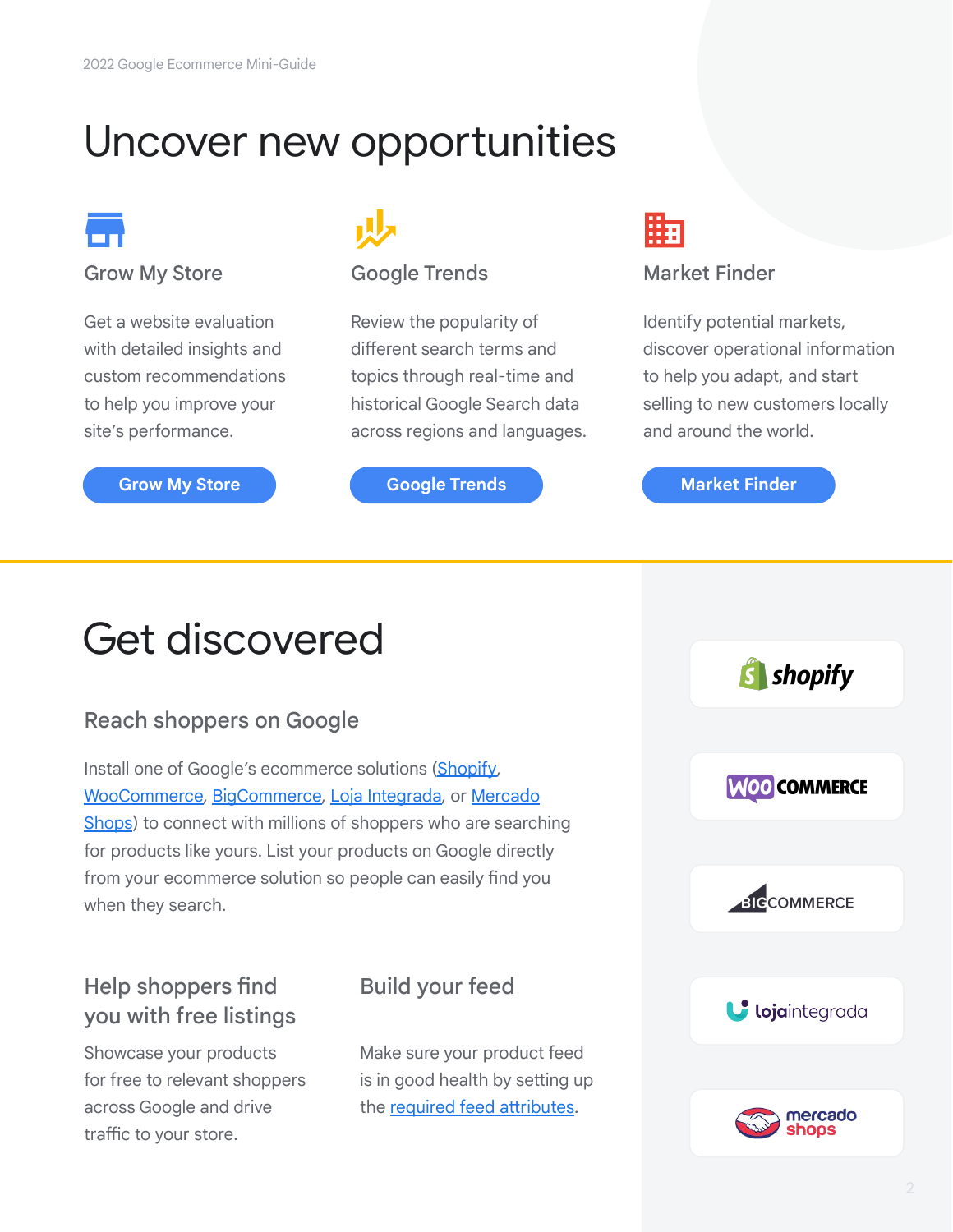## Reach more shoppers with Performance Max



Performance Max campaigns feature paid ads that help you reach more shoppers across Google properties like YouTube, Gmail, Google Search, and the Google Display Network. Your ads are continually optimized as the algorithm tests different combinations of the assets you provide so the right shoppers are seeing your ads at the right time.



## **Spend \$500. Get \$500.**

Get \$500 USD in ad credits when you spend your first \$500 on Google Ads within 60 days.\*

[See offer terms and conditions](#page-3-0)



**Want to learn more?** See our full ecommerce quide for more information.

# **+12%**

Average increase of conversion value at the same or better return on ad spend for advertisers who upgrade to Performance Max.<sup>1</sup>